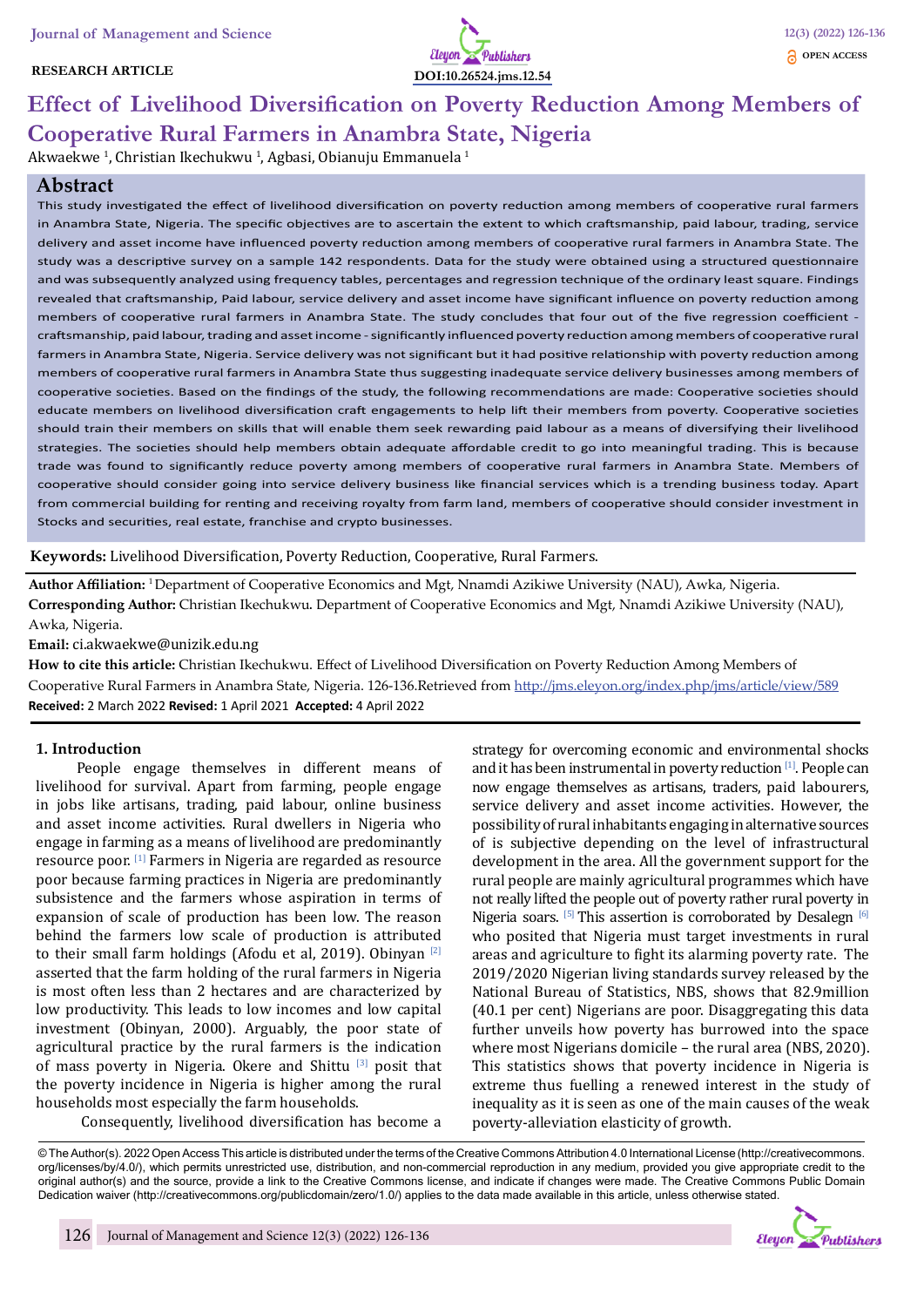This whole scenario is playing out before the COVID-19 pandemic. Before the crisis Nigerians were living in poverty and millions more were vulnerable to falling below poverty line. As noted by Oxfam [7] in Ibrahim and Taiga [8] the paradox of growth in Nigeria is such that as the country gets richer, only a few benefit, while the majority continue to suffer from poverty and deprivation. Recent data according to Quartz Africa [9] has dubbed Nigeria the poverty capital of the world. This assertion is supported in its reports revealed that 86.9 million Nigerians now live in extreme poverty representing nearly 50% of its estimated 180 million population- Nigeria is multi-dimensionally poor.

 The National Bureau of Statistics (NBS) noted that more than 82.9 million Nigerians are poor (NBS, 2020). The bureau made this known in its report on Poverty and Inequality in Nigeria 2019, released on Monday. According to the NBS, 40.1 per cent of the total population in Nigeria was classified as poor, which implies that an average four out of 10 individuals in Nigeria had real per capita expenditures below N137, 430.00 last year. Invariably, the report said, the monthly income of an individual in this category is less than N11,500 while income per day is N38.00 (NBS, 2020). The NBS inequality report also indicated that Sokoto, Taraba, Jigawa, Ebonyi, Zamfara, Yobe and Adamawa are the poorest states in the country. The NBS said Sokoto State had 87.73 per cent poverty head count rate followed by Taraba with 87.73 per cent, then Jigawa which had 87.02 per cent and Ebonyi with 79.76 per cent. On the other hand, the report disclosed that Lagos, Delta, Osun, Ogun, Oyo, Edo and Anambra States had the least in terms of the poverty level. A breakdown of the data showed that Lagos State has 4.50 per cent poverty head count rate, Delta had 6.02 per cent while Osun State had 8.52 per cent. Furthermore, the report showed that Ogun recorded 9.32 per cent, Oyo had 9.83, Edo had 11.99 per cent while Anambra recorded 14.78 per cent. The report also showed that poverty was more prevalent in rural areas. The Urban Poverty rate was put at 18.04 per cent while the Rural Poverty rate was 52.10 per cent (NBS, 2020).

 In order to overcome poverty, Afodu et al, (2019) noted that farmers no longer want to rely solely on farmer income. Farming as a livelihood activity is associated with immense risks and uncertainties which exposes the farming households to low standard of living, poverty and thereby decreasing their food security status. These risks and uncertainties associated with agricultural industry have led farming households to source for alternative sources of livelihood thereby diversifying their livelihood (Afodu et al, 2019). This assertion is also corroborated by Akaakohol & Aye (2014) who posits that majority of the farmers are smallholders who produce on a subsistence level, and often do not get optimum economic returns on their produce due to reasons ranging from bad road networks, poor storage facilities, lack of good processing techniques, inadequate government policies, to natural disasters like drought, flood, global warming, etc., some farm households therefore diversify into non-farm activities. This suggests that exploiting off – farm opportunities could offer a pathway out of poverty for the rural poor and that the rural economy should not based only on agriculture but rather on a diversified array of livelihood activities and enterprises. Livelihood diversification in the study is aim at finding the arrays of non-farms activities that have been very significant in addressing the challenge of rising poverty among the rural farmers. Livelihood diversification is not only meant for livelihood survival and distress under deteriorating conditions. It also serves the purpose of livelihood enhancement under improving economic conditions where richer households with favorable agricultural conditions diversify with the motives to raise incomes or accumulate wealth.<sup>[10]</sup>

# **2.Statement of the Problem**

 This study was informed by the rising poverty of Nigerian farmers and their inability to finance their agricultural production has became endemic and cancerous eating into the fabrics of the national economy thus creating a wide food demand and supply gap.  $[11,12,13]$  Extant literature (Bachewe, Berhane, Minten & Taffesse  $[14]$  and Obinyan  $[15]$ posit that the farm holding of the rural farmers is most often less than two hectares and are characterized by low productivity. This leads to low incomes and low capital investment. Arguably, the poor state of agricultural practice by the rural farmers is the indication of mass poverty in Nigeria. Okere and Shittu [16] posit that the poverty incidence in Nigeria is higher among the rural households most especially the farm households. Consequently, improving the income of the resource poor farmers in Nigeria has been one of the major objectives of the government and its global partners over the years, and the government effort to lift the country from poverty has resulted in the development of programmes by successive government aimed at alleviating poverty and achieving food security. Yet, the poverty incidence in Nigeria continues to soar putting the country on the list of the poorest countries in the world. One of the ways the farmers has tried to help themselves out of poverty is to diversify their livelihood sources. Famers can engage themselves in jobs like artisans, trading, paid labour, service delivery and asset income activities to alleviate their sufferings and improve their income. A number of studies have been carried out on livelihood diversification. All the studies confirms that llivelihood diversification is beneficial and it helps to mitigate economic and environmental risks and to improve livelihood sustainability and regional sustainable development (Ibrahim & Taiga, 2020). Anambra State has a lot of potentials for livelihood diversification for farmers because of its enormous human, material and natural resources. It is one of the largest economic hubs in the country in terms of trading, asset income, service delivery and skilled trade. The state has in recent time transforming into the beehive of manufacturing and hospitality industries. However, it remains uncertain the extent farmers have diversified their livelihood sources thus warranting an empirical investigation to ascertain how nonfarm income sources like salaries/wages, trading, online businesses, asset income among others could enhance the income of rural farmers particularly in Anambra State.

# **3.Purpose of the Study**

 The main purpose of the study is to examine the effect of livelihood diversification on poverty reduction among members of cooperative rural farmers in Anambra State, Nigeria. The specific purpose are to:

i. Ascertain the extent to which craftsmanship has influenced poverty reduction among members of

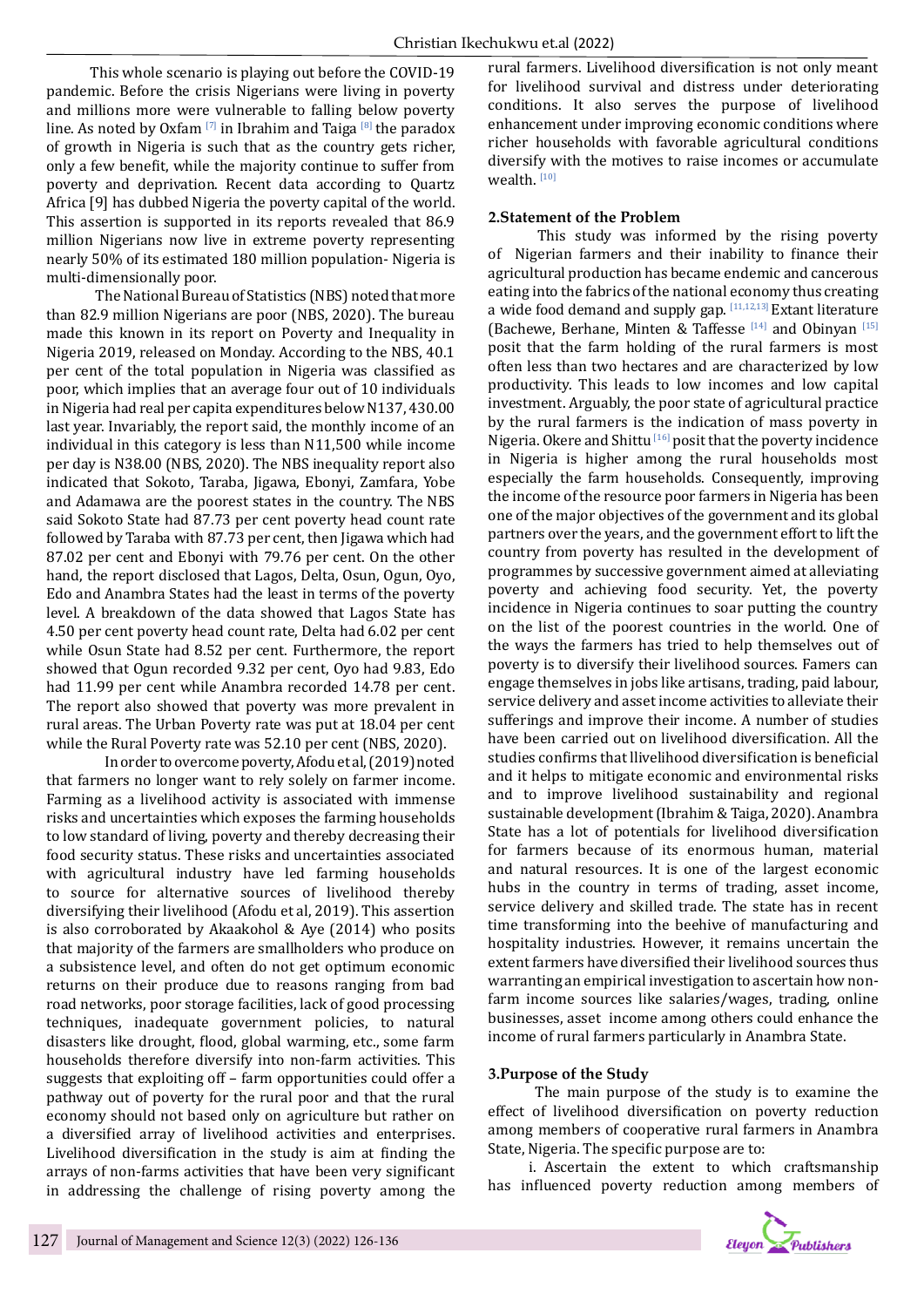cooperative rural farmers in Anambra State.

ii. Determine the extent to which paid labour has influenced poverty reduction among members of cooperative rural farmers in Anambra State.

iii.Examine the extent to which trading has influenced poverty reduction among members of cooperative rural farmers in Anambra State.

iv.Ascertain the extent to which service delivery has influenced poverty reduction among members of cooperative rural farmers in Anambra State.

v. Determine the extent to which asset income has influenced poverty reduction among members of cooperative rural farmers in Anambra State.

#### **4. Research Hypotheses**

Ho1: Craftsmanship has no significant influence on poverty reduction among members of cooperative rural farmers in Anambra State.

Ho2: Paid labour has no significant influence on poverty reduction among members of cooperative rural farmers in Anambra State.

H3: Trading has no significant influence on poverty reduction among members of cooperative rural farmers in Anambra State.

Ho4: Service delivery has no significant influence poverty reduction among members of cooperative rural farmers in Anambra State.

Ho5: Asset income has no significant influence poverty reduction among members of cooperative rural farmers in Anambra State.

#### **5. METHODOLOGY**

The chapter is presented the following subheadings: research design, area of the study, population of the study, sample size and sampling technique, data collection, sources of data, data collection instrument, administration of questionnaire and method of data analysis.

#### **Research Design**

This study adopts a descriptive survey research design. The Survey research according to Okeke, Olise and Eze (2008),consists of asking questions, collecting and analyzing data from a supposedly representative members of the population at a single point in time with a view to determine the current station of that population with respect to one or more variable under investigation. Area of Study

 This study will be carried out in Anambra Agricultural zone. The agricultural zone is one of the four agricultural zones in Anambra state: Awka, Anambra, Aguata, and Onitsha. The areas selected for study include: Anambra East local government area, Anambra West local government area and Ayamelum local government area. The three (3) local governments were purposively selected for the study because of their agricultural potentials.

Anambra East is a Local Government Area is made up of the following towns: Umuleri, Igbariam, Nando, Nsugbe, Aguleri, Otuocha, EziAguluotu, Mkpunando, EnugwuAguleri and Umuoba Anam. In Anambra East, Oil and Gas was found in large quantity on the bank of Omambala river and the first private refinery, airport and housing estate is about to be sited in Umuleri by the Orient Petroleum Resources PLC.

Anambra West local government area is made up of the following towns: Mmiata Anam, Odekpe,Umuoba-Abegbu Anam, Umuenwelum Anam, Owelle, Oroma-Etiti, Umueze Anam, Umudora Anam, Umuikwu Anam, Onono Anam, Ukwalla, Inoma-Akator, Nzam, Igbedor, Igbokenyi and Iyiora Anam.

Ayamelum local government area is made up of the following towns: Omor, Umueje, Omasi, Igbakwu, Umumbo, Anaku, Umuerum, Ifite Ogwari.

Population of the Study

The population of the study is made up all the members of agricultural cooperatives in Anambra agricultural Zone. Anambra agricultural Zone has a total of one thousand one hundred and thirty-six (1136) registered cooperative societies with a membership strength of Thirteen thousand two hundred and thirty-six (13,236). Out of the 1136 registered cooperative societies 987 of them are agricultural cooperative with a membership strength of 9187. (Ministry of Trade, Commerce, Market & Wealth Creation, Anambra State, 2020).

Sample Size and Sampling Technique

To determine the sample size for the study, three cooperative each were randomly selected from the three local governments in the agricultural zone.

 To determine the sample size for the purpose of questionnaire distribution, the Taro Yamani formula was used. The formula is stated thus:

|       | $n =$   | N                                  |
|-------|---------|------------------------------------|
|       |         | $1 + N(e)2$                        |
| Where | $n=$    | Sample size                        |
| N     |         | $=$ Population                     |
| e     | $=$ $-$ | Margin of error (5% or 0.05)       |
| Ī     | $=$     | Constant                           |
|       |         | Substituting in the above formula: |
| n     |         | 490                                |
|       |         | $1+490(0.05)^2$                    |
|       |         | 490<br>$1 + 2.45$                  |
|       |         | 490<br>3.45                        |
|       |         | 142.0                              |
|       |         | 142                                |

#### **Data Collection**

The researcher explored mainly the primary data. The primary data were obtained from members of the selected Farmers Cooperative Societies through the use of a structured questionnaire that was administered to them.

#### **Description of Questionnaire**

The researcher developed questionnaire which was used to collect data for the study. The questionnaire was titled effect of livelihood diversification on poverty reduction among members of cooperative rural farmers in Anambra State, Nigeria. The questionnaire has two sections. Section A and Section B. Section A sought information on socio-economic background of respondents. Section B was made up of items relating to the effect of livelihood diversification on income of cooperative rural farmers in Anambra State, Nigeria. **Analytical Tools**

 Descriptive and inferential statistics were used in the study. Descriptive statistical tools such as simple percentage and multiple percentages were used in analyzing demographic

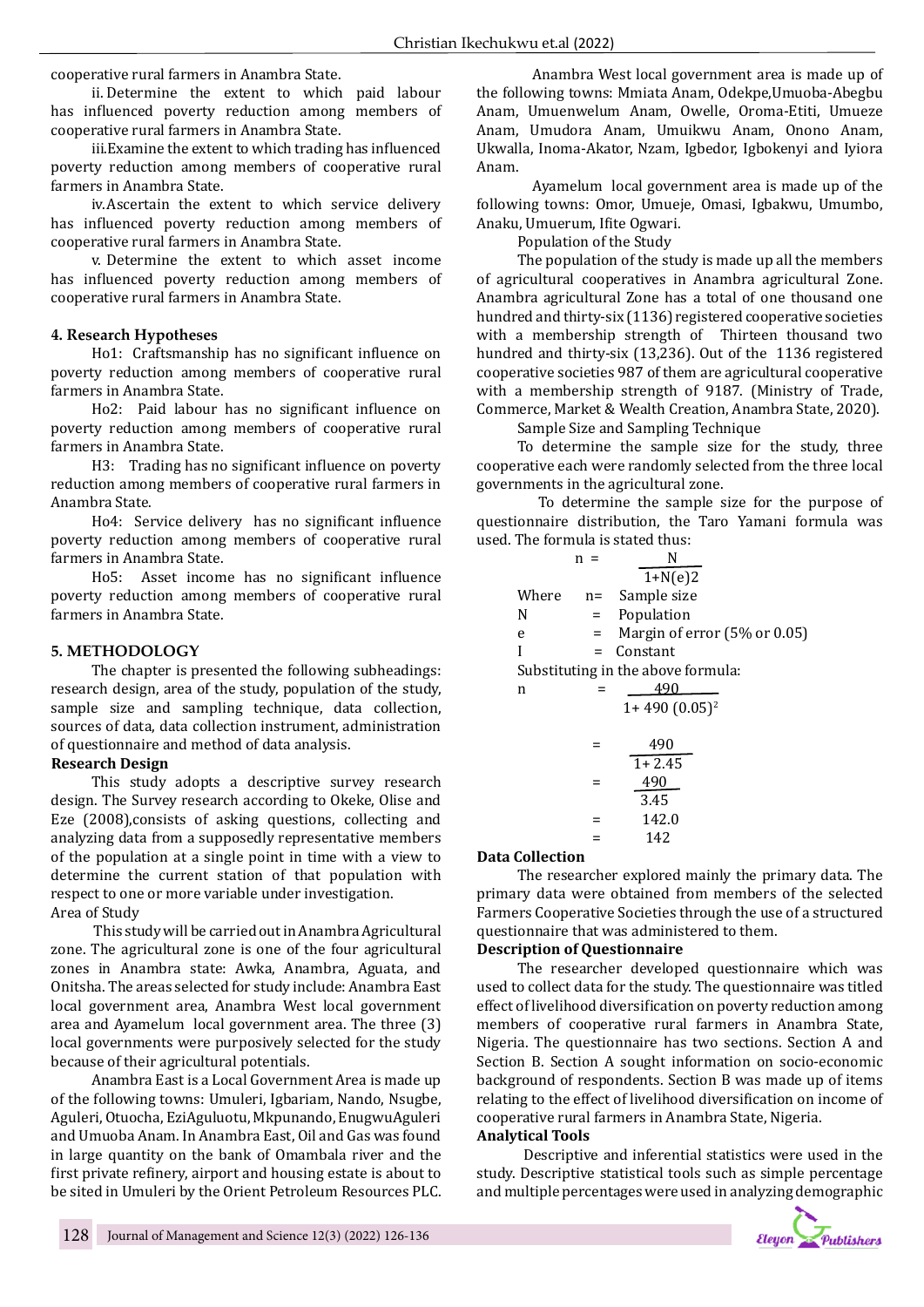profiles of the respondents while the regression model will be used to analyze specific objectives 1, 2, 3,4 and 5. The regression analysis was run using SPSS so as to determine the order of importance of the explanatory variables in explaining the variations observed in the dependent variable. The t-test was performed to test the significance of each of the explanatory variables at alpha level of 5%.

# **Data Analysis**

The regression models were specified to analyze objectives 1-5. The regression models are specified thus:

Y = f (x1, x2, x3, x4, x5,)…………….........................……(1) Where: Y = Farmer Income

x1 = Craftsmanship (Weighted mean)

- x2 = Paid labour (Weighted mean)
- x3 = Trading (Weighted mean)

x4 = Service delivery (Weighted mean)

x5 = Asset income (Weighted mean)

The above model is specified explicitly thus:

 $Y = \beta_0 + \beta_1 + \beta_2 \text{INC} + \beta_3 + \beta_4 + \beta_5 + \dots$ 

Where  $\beta$ 0= intercept term showing values of Y when variable x1 to x5 are zero. That is the value Y is predicted to have when all the independent variables are equal to zero.

 $β_1$  to  $β_5$  = the coefficients or multipliers that describe the size of the effect the independent variable (x1 to x5) are having on the dependent variable Y.

The econometric form of the model becomes more realistic with the introduction of the random or scholastic term  $+\alpha$ i.

The econometric form of the model is express thus:

Y = β0 + β<sup>1</sup> , X1 + β2 X2 +… + β<sup>n</sup> xn + +α<sup>i</sup> ……………..……3

# **6. DATA PRESENTATION AND ANALYSIS**

This chapter deals with the presentation and analysis of data collected from the field of study. The aim is to present the data in an interpretable form so that the variables of the study can be well understood.

From table 1, 68.3% of the respondents are males while 31.7% of the respondents are female. This suggests that there are more activate participation of males than females in the societies studied.

Table 2, revealed that 7.7% of the respondents are between the ages18-32. 18.3% of the respondents are between the ages of 31-40. 31.7% of the respondents are between the ages of 41-50. 22.6% of the respondents, between the ages of 51-60, while 19.7% of the respondents are above 60years of age.

Table 3 revealed the educational qualification of the respondents. 6.3% of the respondents had primary education. 55.6% had secondary education while 38.1% had tertiary education.

Table 4 revealed the years of cooperative experience of the respondents. 12.7% of the respondents had 1-5years business experience. 14.8% of the respondents had 6-10years business experience. 40.8% of the respondents had 11-15years business experience, 40.8% of the respondents had 15-30years business experience in.

From table 5, 76.1% of the respondents are married. 19.0% of the respondents are single while 4.9% of the respondents are widow/widower.

Table 6 showed the major occupation of the respondents. 35.9% of the respondents are into farming. 16.9% of the

respondents are business leaders. 7.7% of the respondents are civil servant. 11.3% of the respondents are artisan. 19.7% of the respondents are into trading while 8.5% of the respondents are into other trade.

With respect to income of farmers, table 7 reveals 2.8% of the respondents earn between N1000 - N 20,000. 22.5% of the respondents earn between N20100 - N 40,000. 31.0% of the respondents earn between N40, 100 - N 60,000. 28.9% of the respondents earn between N1000 - N 20,000. 2.8% of the respondents earn between N60, 100 - N 80,000 while 14.8% of the respondents earn N80,100 and above.

As shown in table 8, with respect to effect of craftsmanship on poverty reduction among members of cooperative rural farmers in Anambra State, all the items of the variables met a minimum theoretical threshold of 3.0 which is the established mean cut-off. Thus, the descriptive statistics suggests that craftsmanship influenced poverty reduction among members of cooperative rural farmers in Anambra State. The weighted or grand mean of 3.13and standard deviation of 0.901 explains this.

With respect to influence of paid labour on poverty reduction among members of cooperative rural farmers in Anambra State, respondents accepted that they work for somebody in a salon to earn money, they also accepted that they work in a farm mill and also work for someone in a tailoring shop. On the other hand they rejected that they teach in a private school, work in table Water Company in my village their community and have diversified into dry cleaning and housekeeping for people live in township. Consequently, only three out of the six items in all the variables that enhance poverty reduction among members of cooperative rural farmers in Anambra State construct met the theoretical mean threshold of 3.0. However, the grand mean of 3.14 and a standard deviation of 0.816 suggest that paid labour influenced poverty reduction among members of cooperative rural farmers in Anambra State.

From Table 10, respondents rejected that they trade on chemicals and have diversified into cosmetics business. They however accepted that they trade on food stuff, trade on clothing and textiles, trade articles and also trade on building materials. The weighted theoretical mean of 3.12 and standard deviation of 0.854 suggests that trading influenced poverty reduction among members of cooperative rural farmers in Anambra State.

As shown in Table 11, with respect to Effect of service delivery on poverty reduction among members of cooperative rural farmers in Anambra State, respondents rejected all the items in the variable construct of service delivery. All the item did not meets the theoretical mean threshold of 3.0 which is the established mean cut-off. Thus, the descriptive statistics suggests that service delivery did not influence poverty reduction among members of cooperative rural farmers in Anambra State with a grand mean of 1.84 and standard deviation of 1.657.

Table 12 shows the mean score of the effect of asset income on poverty reduction among members of cooperative rural farmers in Anambra State. Respondents accepted that they have commercial building for renting and they also collect royalties from a farmland. They disagree that they have investment in Stocks and securities, do Real Estate Investment Trusts business, do Small Businesses/

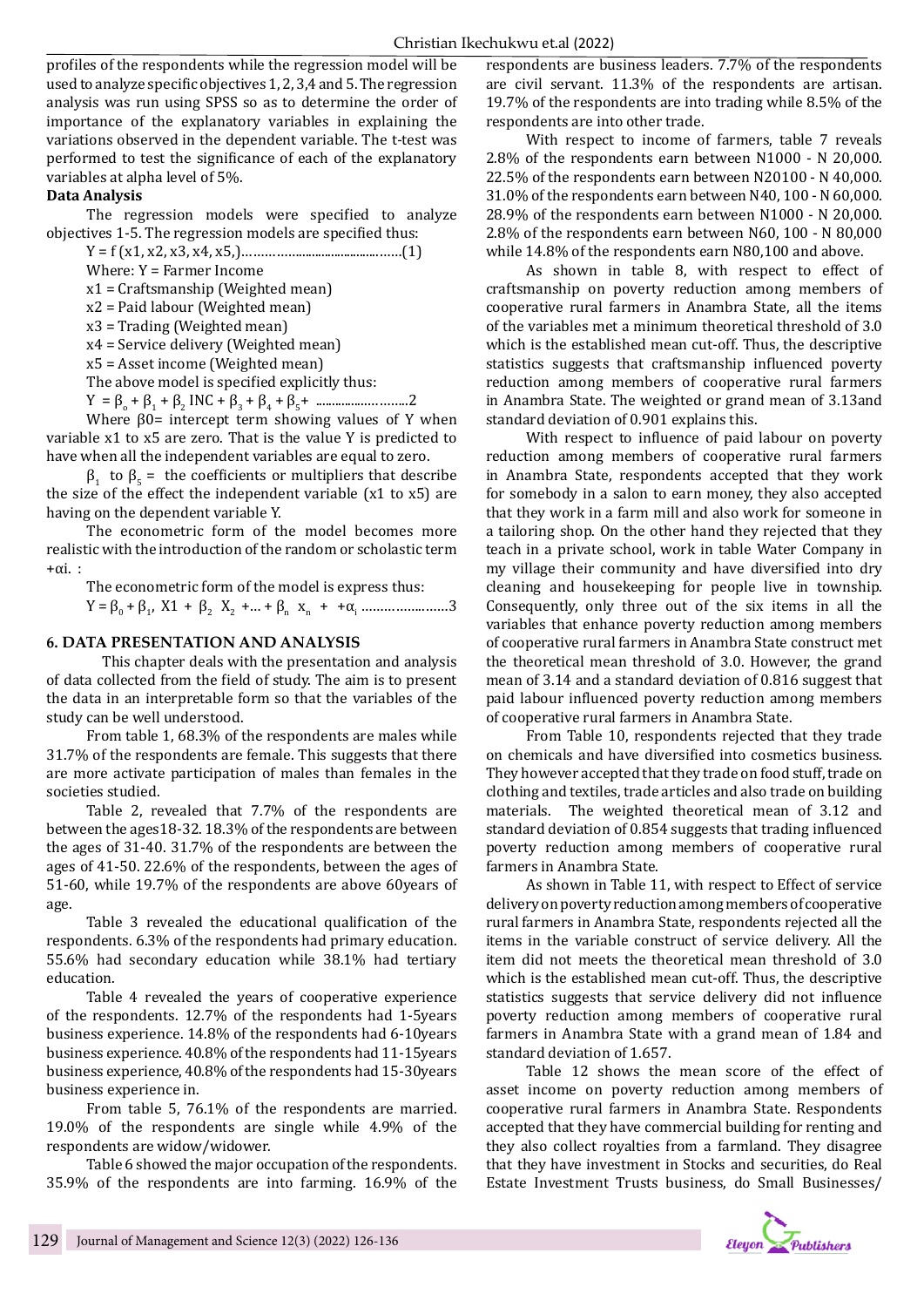Franchise and invest in crypto currencies and asset class mix. Only two items meet the theoretical mean threshold of 3.0. Thus, the descriptive statistics still suggests that asset income influenced poverty reduction among members of cooperative rural farmers in Anambra State with a grand mean of 3.09 and standard deviation of 0.834. Dependent Variable: Income of Farmers

The regression table revealed the analysis of the five livelihood diversification indicators modeled in this study and their regression coefficients, standard error, t-test statistics and the probability value of each of the individual regression coefficient. The R, R2, adjusted R2 and F-Statistics was also included in the table.

The regression coefficients - craftsmanship, paid labour, trading, service delivery and asset income- represent by the heading "B" in the regression table explains the effect of livelihood diversification on poverty reduction among members of cooperative rural farmers in Anambra State, Nigeria. In other words it explains how craftsmanship, paid labour, trading, service delivery and asset income have influenced poverty reduction among members of cooperative rural farmers in Anambra State, Nigeria. The regression result tells us the nature of relationship between the regression coefficients and the dependent variable which is the poverty reduction. From the result, all the regression coefficients have positive relationship with poverty reduction among members of cooperative rural farmers in Anambra State, Nigeria. Again, the table revealed that a unit increase in Craftsmanship will bring about 34.9% poverty reduction among members of cooperative rural farmers in Anambra State, Nigeria. A unit increase in paid labour will bring about 45.6% poverty reduction among members of cooperative rural farmers in Anambra State, Nigeria. A unit increase in terms of trading will bring about 53.0% poverty reduction among members of cooperative rural farmers in Anambra State, Nigeria. A unit increase in terms of service delivery will bring about 11.6% poverty reduction among members of cooperative rural farmers in Anambra State. A unit increase in terms of asset income will bring about 31.9% poverty reduction among members of cooperative rural farmers in Anambra State.

In order to evaluate effect of livelihood diversification on poverty reduction among members of cooperative rural farmers in Anambra State, Nigeria, the analysis was also done based on statistical criteria by applying the coefficient of determination (R2) and the F–test. In general, the joint effect of the explanatory variables-independent variablesin the model account for 0.750 or 75.0% of the variations in poverty reduction among members of cooperative rural farmers in Anambra State, Nigeria. This implies that 75.0% of the variations in the poverty reduction among members of cooperative rural farmers in Anambra State, Nigeria are being accounted for or explained by the variations in craftsmanship, paid labour, trading, service delivery and asset income. While other independent variables not captured in the model explain just 25% of the variations in poverty reduction among members of cooperative rural farmers in Anambra State.

Four of the regression coefficient - craftsmanship, paid labour, trading and asset income.- out of the five coefficients significantly influenced poverty reduction among members of cooperative rural farmers in Anambra State, Nigeria. service delivery is not significant but they have positive relationship

with poverty reduction among members of cooperative rural farmers in Anambra State thus suggesting inadequate service delivery businesses among members of cooperative societies.

From table 13, the t-test result is interpreted below:

The following null hypotheses were formulated and tested in the study:

#### **Hypothesis One**

Ho1: Craftsmanship has no significant influence on poverty reduction among members of cooperative rural farmers in Anambra State.

.Ho1: Craftsmanship has significant influence on poverty reduction among members of cooperative rural farmers in Anambra State.

From table 14, the t-test value of Craftsmanship is significant. We therefore reject the null hypothesis and conclude that craftsmanship has significant influence on poverty reduction among members of cooperative rural farmers in Anambra State.

#### **Hypothesis Two**

Ho2: Paid labour has no significant influence on poverty reduction among members of cooperative rural farmers in Anambra State.

Ho2: Paid labour has significant influence on poverty reduction among members of cooperative rural farmers in Anambra State.

From table 15, the t-test value of paid labour is significant at 0.001 level of significant. We, therefore reject the null hypothesis by concluding that paid labour has significant influence on poverty reduction among members of cooperative rural farmers in Anambra State.

#### **Hypothesis Three**

H3:Trading has no significant influence on poverty reduction among members of cooperative rural farmers in Anambra State.

H3:Trading has significant influence on poverty reduction among members of cooperative rural farmers in Anambra State.

From table 16, the t-test value of Trading is significant at 0.000 level of significant. We, therefore reject the null hypothesis and by concluding that trading has significant influence on poverty reduction among members of cooperative rural farmers in Anambra State.

#### **Hypothesis Four**

Ho4: Service delivery has no significant influence poverty reduction among members of cooperative rural farmers in Anambra State.

Ho4: Service delivery has significant influence poverty reduction among members of cooperative rural farmers in Anambra State.

From table 17, the t-test value of Service delivery is not significant. We, therefore fail to reject the null hypothesis and conclude that service delivery has no significant influence poverty reduction among members of cooperative rural farmers in Anambra State.

#### **Hypothesis Five**

Ho5: Asset income has no significant influence poverty reduction among members of cooperative rural farmers in Anambra State.

Ho5: Asset income has significant influence poverty reduction among members of cooperative rural farmers in Anambra State.

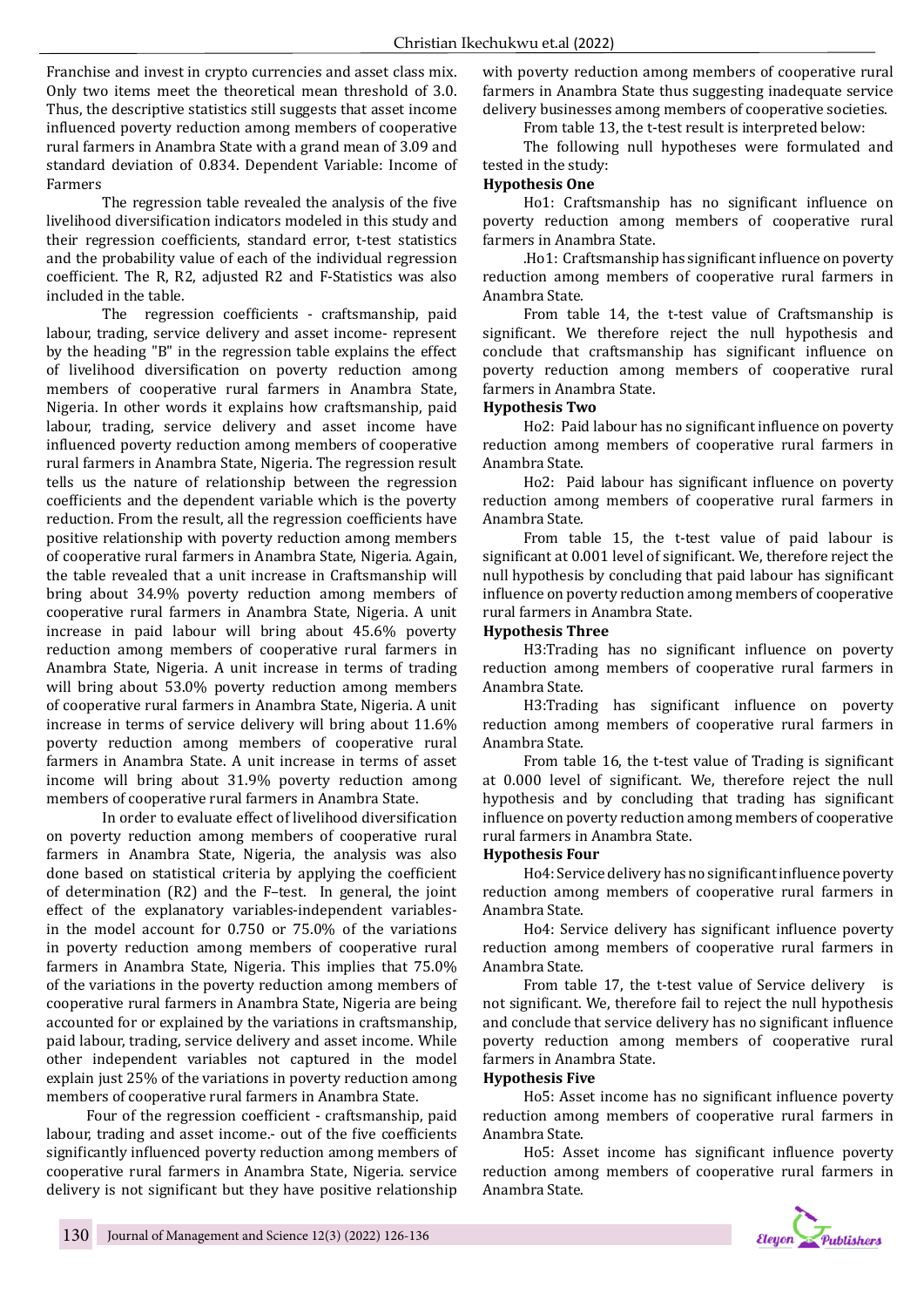# **Demographic Profile of the Respondents Table 1: Distribution of Respondents According to Gender**

| <b>Variable</b> | <b>Frequency</b> | Percent $(\% )$ | <b>Cumulative (%)</b> |
|-----------------|------------------|-----------------|-----------------------|
| Male            | 97               | 68.3            | 68.3                  |
| Female          | 55               | 31.7            | 100                   |
| Total           | 142              | 100             |                       |

**Source: Field Survey, 2021**

# **Table 2: Distribution of Respondents According to Age**

| <b>Variable</b> | <b>Frequency</b> | Percent (%) | Cumulative (%) |
|-----------------|------------------|-------------|----------------|
| 18-32           | 11               | 7.7         | 7.7            |
| 31-40           | 26               | 18.3        | 26.0           |
| 41-50           | 45               | 31.7        | 59.7           |
| 51-60           | 32               | 22.6        | 82.3           |
| Above 60        | 28               | 19.7        | 100.0          |
| Total           | 142              | 100.0       |                |

**Source: Field Survey, 2021**

# **Table 3: Distribution of Respondents According to Educational Qualification**

| Variable  | <b>Frequency</b> | Percent (%) | Cumulative (%) |
|-----------|------------------|-------------|----------------|
| Primary   |                  | 6.3         |                |
| Secondary | 79               | 55.6        | 61.9           |
| Tertiary  | 54               | 38.1        | 100.0          |
| Total     | 142              | 100.0       |                |

### **Source: Field Survey, 2021**

# **Table 4: Distribution of Respondents According to Years of Cooperative Experience**

| <b>Variable</b> | <b>Frequency</b> | Percent (%) | Cumulative (%) |
|-----------------|------------------|-------------|----------------|
| $1 - 5$         | 18               | 12.7        | 12.7           |
| $6 - 10$        | 21               | 14.8        | 27.5           |
| $11 - 15$       | 58               | 40.8        | 68.3           |
| 15-30           | 45               | 31.7        | 100.0          |
| Total           | 142              | 100.0       |                |

### **Source: Field Survey, 2021**

# **Table 5: Distribution of Respondents According to Marital Status**

| <b>Variable</b> | <b>Frequency</b> | Percent (%) | Cumulative $(\%)$ |
|-----------------|------------------|-------------|-------------------|
| Married         | 108              | 76.1        | 76.1              |
| Single          | 27               | 19.0        | 95.1              |
| Widow/Widower   |                  | 4.9         | 100.0             |
| Total           | 142              | 100.0       |                   |

### **Source: Field Survey, 2021**

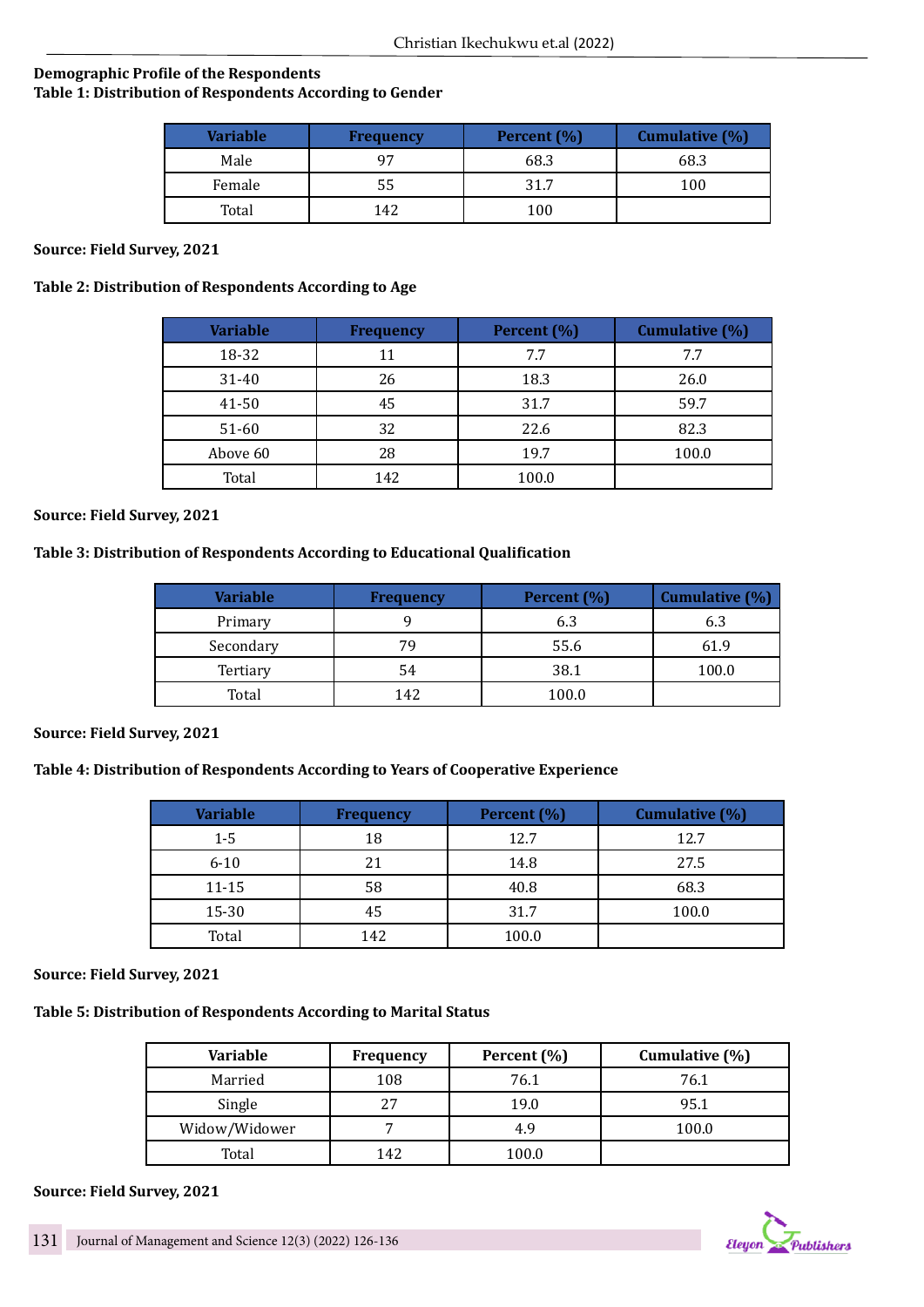# **Table 6: Distribution According to major occupation**

| <b>Variable</b>  | <b>Frequency</b> | Percent (%) | <b>Cumulative (%)</b> |
|------------------|------------------|-------------|-----------------------|
| Farming          | 51               | 35.9        | 35.9                  |
| Business leaders | 24               | 16.9        | 52.8                  |
| Civil servant    | 11               | 7.7         | 60.5                  |
| Artisan          | 16               | 11.3        | 71.8                  |
| Trading          | 28               | 19.7        | 91.5                  |
| Others specify   | 12               | 8.5         | 100                   |
| Total            | 142              | 100.0       |                       |

# **Source: Field Survey, 2021**

# **Table 7: Distribution of Respondents According to Income of Farmers**

| <b>Variable</b>    | <b>Frequency</b> | Percent (%) | Cumulative (%) |
|--------------------|------------------|-------------|----------------|
| N1000 - N 20,000   |                  | 2.8         | 2.8            |
| N20100 - N 40,000  | 32               | 22.5        | 25.3           |
| N40,100 - N 60,000 | 44               | 31.0        | 56.3           |
| N60,100 - N 80,000 | 41               | 28.9        | 85.2           |
| N80,100 and above  | 21               | 14.8        | 100            |
| Total              | 142              | 100.0       |                |

# **Source: Field Survey, 2021**

# **Descriptive Statistics Result**

# **Table 8: Effect of craftsmanship on poverty reduction among members of cooperative rural farmers in Anambra State**

| <b>Variables</b>                                                                               | N   | <b>Mean</b> | <b>Std Dev</b> | <b>Remark</b> |
|------------------------------------------------------------------------------------------------|-----|-------------|----------------|---------------|
| I do carpentry, mason and painting job to augment income from<br>farming                       | 142 | 3.11        | 0.412          | Accepted      |
| I do electrical, heating and air conditioning technician job to<br>augment income from farming | 142 | 3.10        | 0.532          | Accepted      |
| I do plumbing, pipe fitter and steamfitter job to augment income<br>from farming               | 142 | 3.04        | 0.243          | Accepted      |
| I do tailoring job to augment income from farming                                              | 142 | 3.13        | 0.117          | Accepted      |
| I do hair dressing job to augment income from farming                                          | 142 | 3.33        | 0.234          | Accepted      |
| I do catering job to augment income from farming                                               | 142 | 3.07        | 0.867          | Accepted      |
| Grand Mean                                                                                     |     | 3.13        | 0.901          | Accepted      |

# **Source: Field Survey, 2021**

# **Table 9: Influence of paid labour on poverty reduction among members of cooperative rural farmers in Anambra State**

| <b>Variables</b>                                                                     | N   | <b>Mean</b> | <b>Std Dev</b> | <b>Remark</b> |
|--------------------------------------------------------------------------------------|-----|-------------|----------------|---------------|
| I work for somebody in a salon                                                       | 142 | 3.41        | 0.621          | Accepted      |
| I teach in a private school                                                          | 142 | 2.47        | 1.082          | Rejected      |
| I work in a farm mill                                                                | 142 | 4.43        | 0.072          | Accepted      |
| I work in table water company in my village                                          | 142 | 2.71        | 1.055          | Rejected      |
| I have diversified into dry cleaning and housekeeping for people live<br>in township | 142 | 2.54        | 1.066          | Rejected      |
| I work for someone in a tailoring shop                                               | 142 | 3.26        | 0.113          | Accepted      |
| Grand Mean                                                                           |     | 3.14        | 0.816          | Accepted      |

# **Source: Field Survey, 2021**

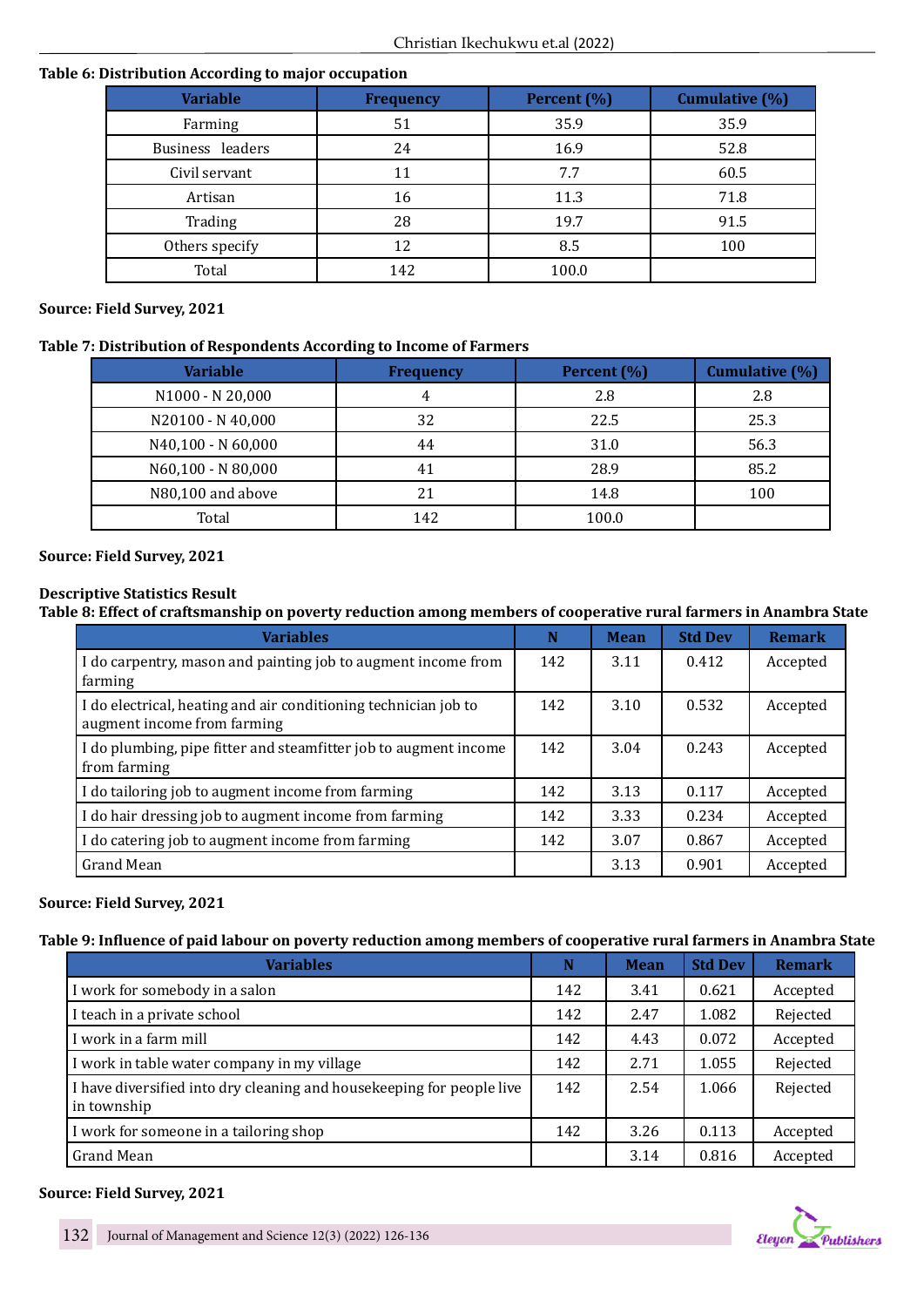# **Table 10: Influence of trading on poverty reduction among members of cooperative rural farmers in Anambra State**

| <b>Variables</b>                               | N   | <b>Mean</b> | <b>Std Dev</b> | <b>Remark</b> |
|------------------------------------------------|-----|-------------|----------------|---------------|
| I trade on food stuff                          | 142 | 4.38        | 0.754          | Accepted      |
| I trade on clothing and textiles               | 142 | 3.40        | 0.011          | Accepted      |
| I trade on chemicals                           | 142 | 1.79        | 1.022          | Rejected      |
| I trade articles                               | 142 | 3.71        | 0.634          | Accepted      |
| I trade on building materials                  | 142 | 3.15        | 0.044          | Accepted      |
| I have diversified into cosmetics business     | 142 | 2.55        | 0.658          | Rejected      |
| Grand Mean<br>.<br>$\sim$ $\sim$ $\sim$ $\sim$ |     | 3.12        | 0.854          | Accepted      |

**Source: Field Survey, 2021**

# **Table 11: Effect of service delivery on poverty reduction among members of cooperative rural farmers in Anambra State**

| <b>Variables</b>                                        | N   | <b>Mean</b> | <b>Std Dev</b> | <b>Remark</b> |
|---------------------------------------------------------|-----|-------------|----------------|---------------|
| I run a Point of Sale services (POS)                    | 142 | 1.40        | 1.867          | Rejected      |
| I do housing and estate development businesses          | 142 | 2.37        | 1.862          | Rejected      |
| I do online book of air ticket and visa processing      | 142 | 1.32        | 1.652          | Rejected      |
| I provide insurance services to car and business owners | 142 | 1.26        | 1.738          | Rejected      |
| I sell things on the internet and get paid              | 142 | 2.34        | 1.738          | Rejected      |
| I provide financial services to people                  | 142 | 2.36        | 1.823          | Rejected      |
| Grand Mean                                              |     | 1.84        | 1.657          | Rejected      |

**Source: Field Survey, 2021**

# **Table 12: Effect of asset income on poverty reduction among members of cooperative rural farmers in Anambra State**

| <b>Variables</b>                                   | N   | <b>Mean</b> | <b>Std Dev</b> | <b>Remark</b> |
|----------------------------------------------------|-----|-------------|----------------|---------------|
| I have commercial building for renting             | 142 | 4.78        | 0.754          | Accepted      |
| I collect royalties from a farmland                | 142 | 3.47        | 0.627          | Accepted      |
| I have investment in Stocks and securities         | 142 | 2.12        | 1.025          | Rejected      |
| I do Real Estate Investment Trusts business        | 142 | 2.86        | 1.094          | Rejected      |
| I do Small Businesses/Franchise                    | 142 | 2.38        | 1.775          | Rejected      |
| I invest in crypto currencies and asset class mix. | 142 | 2.93        | 1.060          | Rejected      |
| Grand Mean                                         |     | 3.09        | 0.834          | Accepted      |

**Source: Field Survey, 2021**

# **Regression Analysis Result**

**Table 12: Regression Result on effect of livelihood diversification on poverty reduction among members of cooperative rural farmers in Anambra State, Nigeria**

| <b>Model</b>     | B      | Std. error | T      | Sig.  |
|------------------|--------|------------|--------|-------|
| Constant(C)      | 0.115  | 0.045      | 2.579  | 0.140 |
| Craftsmanship    | 0.349  | 0.068      | 5.098  | 0.002 |
| Paid Labour      | 0.456  | 0.053      | 8.639  | 0.001 |
| Trading          | 0.530  | 0.045      | 11.881 | 0.000 |
| Service Delivery | 0.116  | 1.110      | 1.056  | 0.277 |
| Asset Income     | 0.319  | 0.078      | 4.098  | 0.004 |
| $\mathsf{R}$     | 0.829  |            |        |       |
| R <sub>2</sub>   | 0.763  |            |        |       |
| Adj. R2          | 0.750  |            |        |       |
| F-statistic      | 78.001 |            |        | 0.000 |



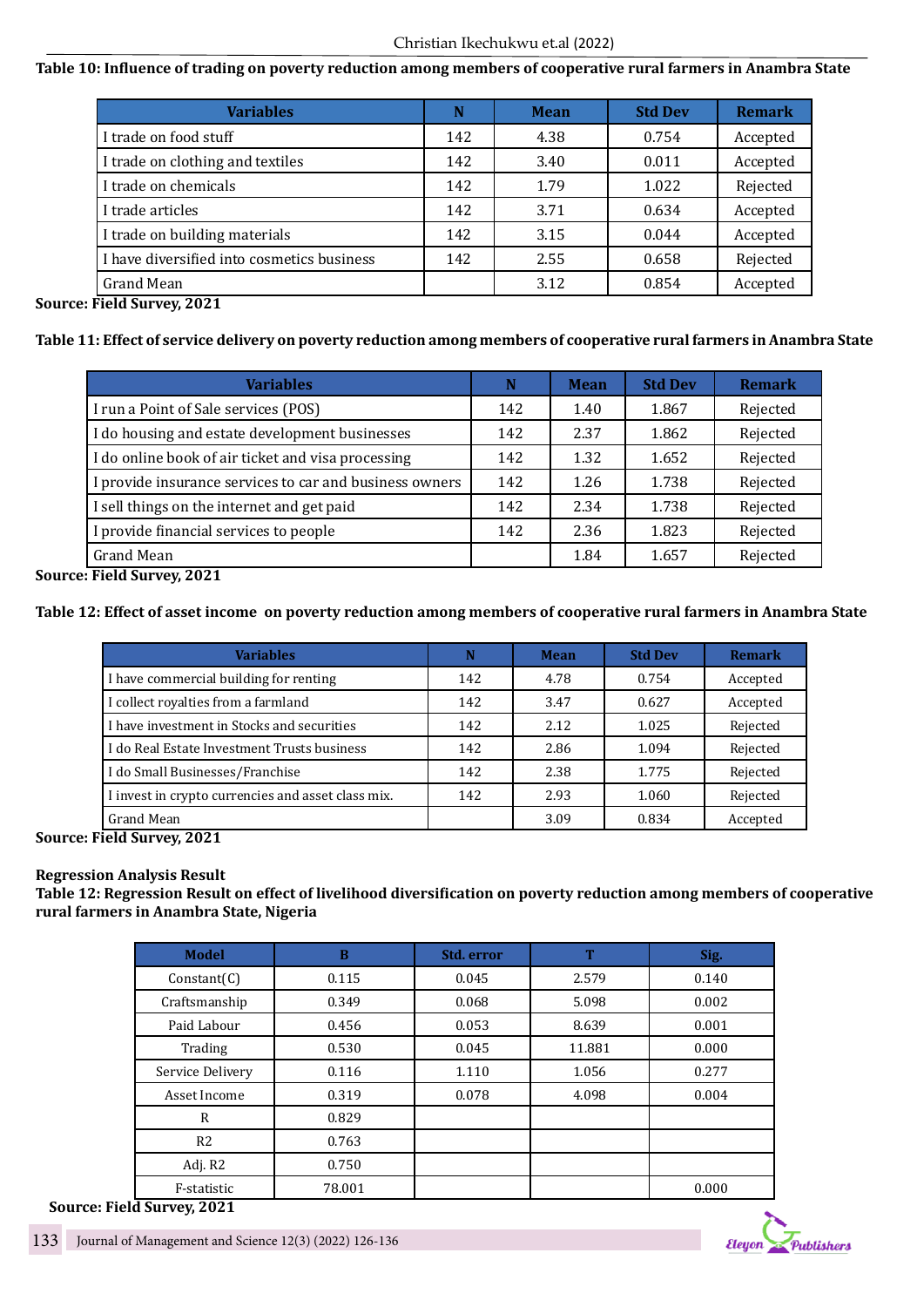# **Table 13: Summary of t-statistic**

| <b>Variables</b> | t-cal (tcal) | Sig.  | <b>Conclusion</b>                |
|------------------|--------------|-------|----------------------------------|
| Constant(C)      | 2.579        | 0.140 | Statistically Insignificant      |
| Craftsmanship    | 5.098        | 0.002 | <b>Statistically Significant</b> |
| Paid Labour      | 8.639        | 0.001 | <b>Statistically Significant</b> |
| Trading          | 11.881       | 0.000 | <b>Statistically Significant</b> |
| Service Delivery | 1.056        | 0.277 | Statistically Insignificant      |
| Asset Income     | 4.098        | 0.004 | <b>Statistically Significant</b> |
| F-statistic      | 211.301      | 0.000 | <b>Statistically Significant</b> |

# **Source: Researchers computation 2021**

**Table 14: Summary of t-statistic on the effect of craftsmanship on poverty reduction among members of cooperative rural farmers in Anambra State**

| <b>Variables</b> | t-cal (tcal) | Sig.  | <b>Conclusion</b>            |
|------------------|--------------|-------|------------------------------|
| Constant(C)      | 2.579        | 0.140 | Statistically Insignificant  |
| Craftsmanship    | 5.098        | 0.002 | Statistically Insignificance |

#### **Source: Researchers computation 2021**

**Table 15: Summary of t-statistic on the effect of paid labour on poverty reduction among members of cooperative rural farmers in Anambra State**

| <b>Variables</b> | t-cal (tcal) | Sig.  | <b>Conclusion</b>            |
|------------------|--------------|-------|------------------------------|
| Constant(C)      | 2.579        | 0.140 | Statistically Insignificant  |
| Paid Labour      | 8.639        | 0.001 | Statistically Insignificance |

### **Source: Researchers computation 2021**

**Table 16: Summary of t-statistic on the effect of trading on poverty reduction among members of cooperative rural farmers in Anambra State**

| <b>Variables</b> | t-cal (tcal) | Sig.  | <b>Conclusion</b>                 |
|------------------|--------------|-------|-----------------------------------|
| Constant(C)      | 2.579        | 0.140 | Statistically Insignificant       |
| Trading          | 11.881       | 0.000 | <b>Statistically Significance</b> |

# **Source: Researchers computation 2021**

**Table 17: Summary of t-statistic on the effect of service delivery on poverty reduction among members of cooperative rural farmers in Anambra State**

| <b>Variables</b> | t-cal (tcal) | Sig.  | <b>Conclusion</b>                  |
|------------------|--------------|-------|------------------------------------|
| Constant(C)      | 2.579        | 0.140 | <b>Statistically Insignificant</b> |
| Service Delivery | 1.056        | 0.277 | <b>Statistically Significance</b>  |

### **Source: Researchers computation 2021**

**Table 17: Summary of t-statistic on the effect of asset income on poverty reduction among members of cooperative rural farmers in Anambra State**

| <b>Variables</b> | t-cal (tcal) | Sig.  | <b>Conclusion</b>                 |
|------------------|--------------|-------|-----------------------------------|
| Constant(C)      | 2.579        | 0.140 | Statistically Insignificant       |
| Asset Income     | 4.098        | 0.004 | <b>Statistically Significance</b> |

### **Source: Researchers computation 2021**

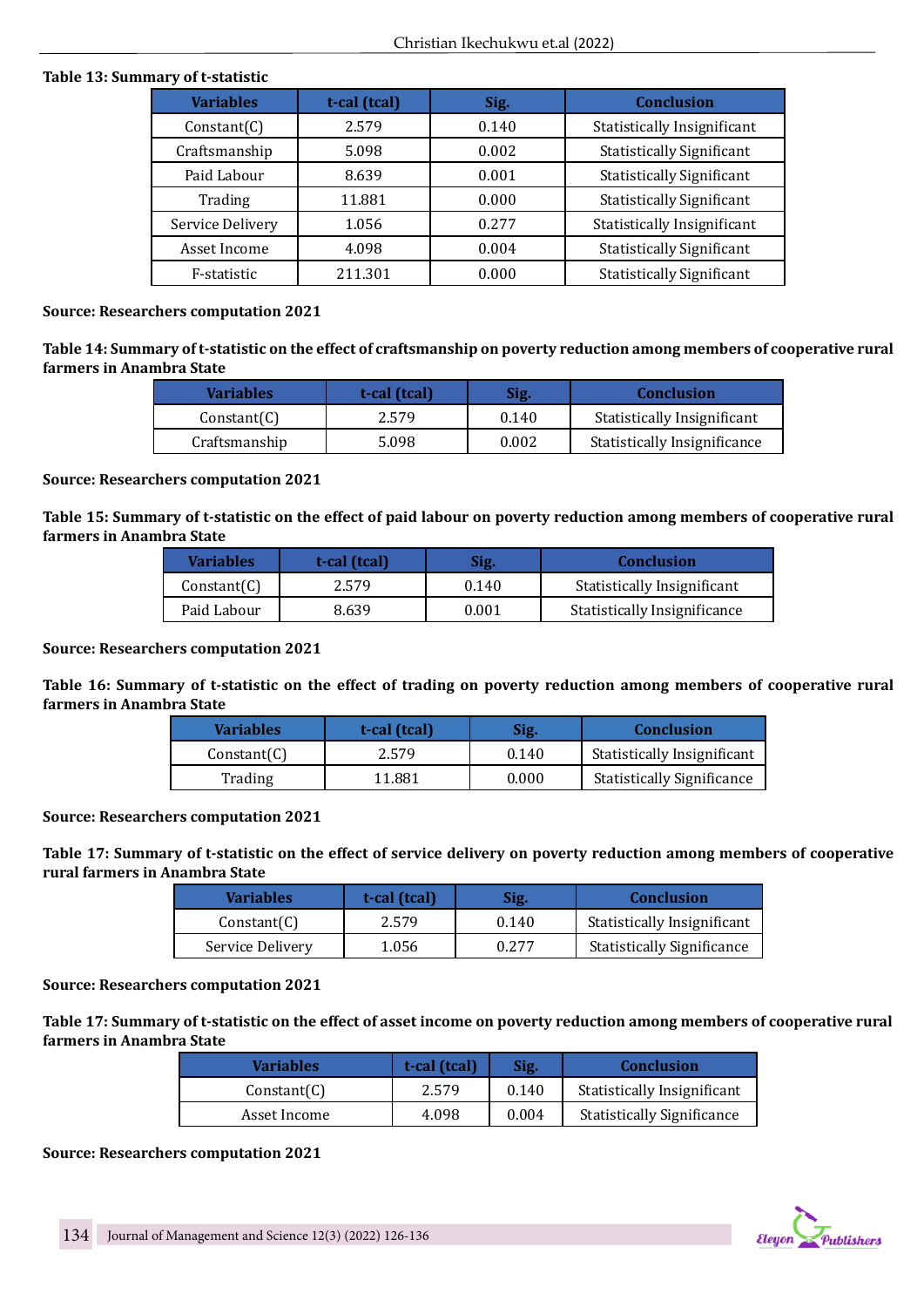From table 17, the t-test value of asset income is significant. We, therefore, reject the null hypothesis and conclude that asset income has significant influence poverty reduction among members of cooperative rural farmers in Anambra State.

# **7. Discussion of Findings**

This study has investigated the effect of livelihood diversification on poverty reduction among members of cooperative rural farmers in Anambra State, Nigeria. The study conclude that four of the regression coefficient - craftsmanship, paid labour, trading and asset income.- out of the five coefficients significantly influenced poverty reduction among members of cooperative rural farmers in Anambra State, Nigeria. Craftsmanship has significant influence on poverty reduction among members of cooperative rural farmers in Anambra State. This finding is corroborated by Etuk, Udoe & Okon  $[19]$ examined the determinants of livelihood diversification of farm households in Akamkpa Local Government Area, Cross River State, Nigeria using descriptive and inferential statistics. The study revealed that craftsmanship and skilled labour constitute 51.7% of livelihood diversification among the respondents

Paid labour has significant influence on poverty reduction among members of cooperative rural farmers in Anambra State. This findings is supported by Hudu, Afishata, Abujaja, and Walata [20] examined gender dimension of livelihoods diversification among the 13,580 respondents who were 15 years or older. Results of the analysis revealed significant gender differentiation in number of livelihood activities engaged in by men and women. The results also established that significantly more men than women were found to have been engaged in paid wage labour within the last 12 months, with women dominating the non-farm self-employed livelihood enterprises.

Trading as a non-farm income has significant influence on poverty reduction among members of cooperative rural farmers in Anambra State. This is in line with the findings of Adepoju and Obayelu  $[21]$  that examined the effect of livelihood diversification on the welfare of rural households in Ondo State. using descriptive statistics, multinomial logit and the logit regression models. The study posits that income from non-farm activities, as well as income from a combination of non-farm and farming activities, impacted welfare positively relative to income from farming activities.

Service delivery has no significant influence poverty reduction among members of cooperative rural farmers in Anambra State. this findings was not corroborated by any available study in the literature investigated.

Asset income has significant influence poverty reduction among members of cooperative rural farmers in Anambra State. This supports the findings of Okere and Shittu (2013) that examined the patterns and determinants of livelihood diversification among farm households in Odeda Local Government Area, Ogun state, Nigeria. Using descriptive and logit regression method, with the level of diversification of each of the households' livelihood activities assessed using Herfindahl index. The study found that income from non-farm sources including asset income to accounted for 37.1 percent of the farm households' income and only a few (22.9%) of the farm households dependent on only one income source.

### **Summary of Findings**

i. Craftsmanship has significant influence on poverty

reduction among members of cooperative rural farmers in Anambra State.

ii. Paid labour has significant influence on poverty reduction among members of cooperative rural farmers in Anambra State.

iii.Trading has significant influence on poverty reduction among members of cooperative rural farmers in Anambra State.

iv.Service delivery has no significant influence poverty reduction among members of cooperative rural farmers in Anambra State.

v. Asset income has significant influence poverty reduction among members of cooperative rural farmers in Anambra State

# **Recommendations**

Based on the findings of this study, the following recommendations are made:

1. Cooperative societies should educate members on livelihood diversification craft engagements to help lift their members from poverty.

2. Cooperative societies should train members on skills that will enable them seek rewarding paid labour as a means of diversifying their livelihood strategies..

3. The societies should help members obtain adequate affordable credit to go into meaningful trading. This is because trade was found to significantly reduce poverty among among members of cooperative rural farmers in Anambra State.

4. Members of cooperative should consider going into service delivery business like financial services which is a trending business today.

5. Apart from commercial building for renting and receiving royalty from farm land, members of cooperative should consider investment in Stocks and securities, real estate, franchise and crypto businesses.

### **Acknowledgemet**

Nill

### **Funding**

No funding was received to carry out this study.

### **References**

- 1. O.J. Afodu, C.A. Afolami, O.E. Akinboye, L.C. Ndubuisi Ogbonna, T.A. Ayo Bello, B.A. Shobo, D.M. Ogunnowo, Livelihood diversification and it's determinants on rice farming households in Ogun State, Nigeria, African Journal of Agricultural Research, 4 (2019) 2104-2111.
- 2. E. Obinyan, The Private Sector and Agricultural Transportation, Nwosu, A.C. et at Agricultural Transformation in Nigeria. Owerri: Noelty Industrial Enterprises Ltd, (2000).
- 3. C.P. Okere, A.M. Shittu, Patterns and Determinants of Livelihood Diversification among Farm Households in Odeda Local Government Area, Ogun State, Nigeria, Journal of Economics, 1 (2013) 1-12.
- 4. G. Yograj, A. Peter, Rural livelihood diversification and household well-being: Insights from Humla, Nepal, Journal of Rural Studies, 44 (2016) 239-249.
- 5. National Bureau of Statistics [NBS], Poverty and